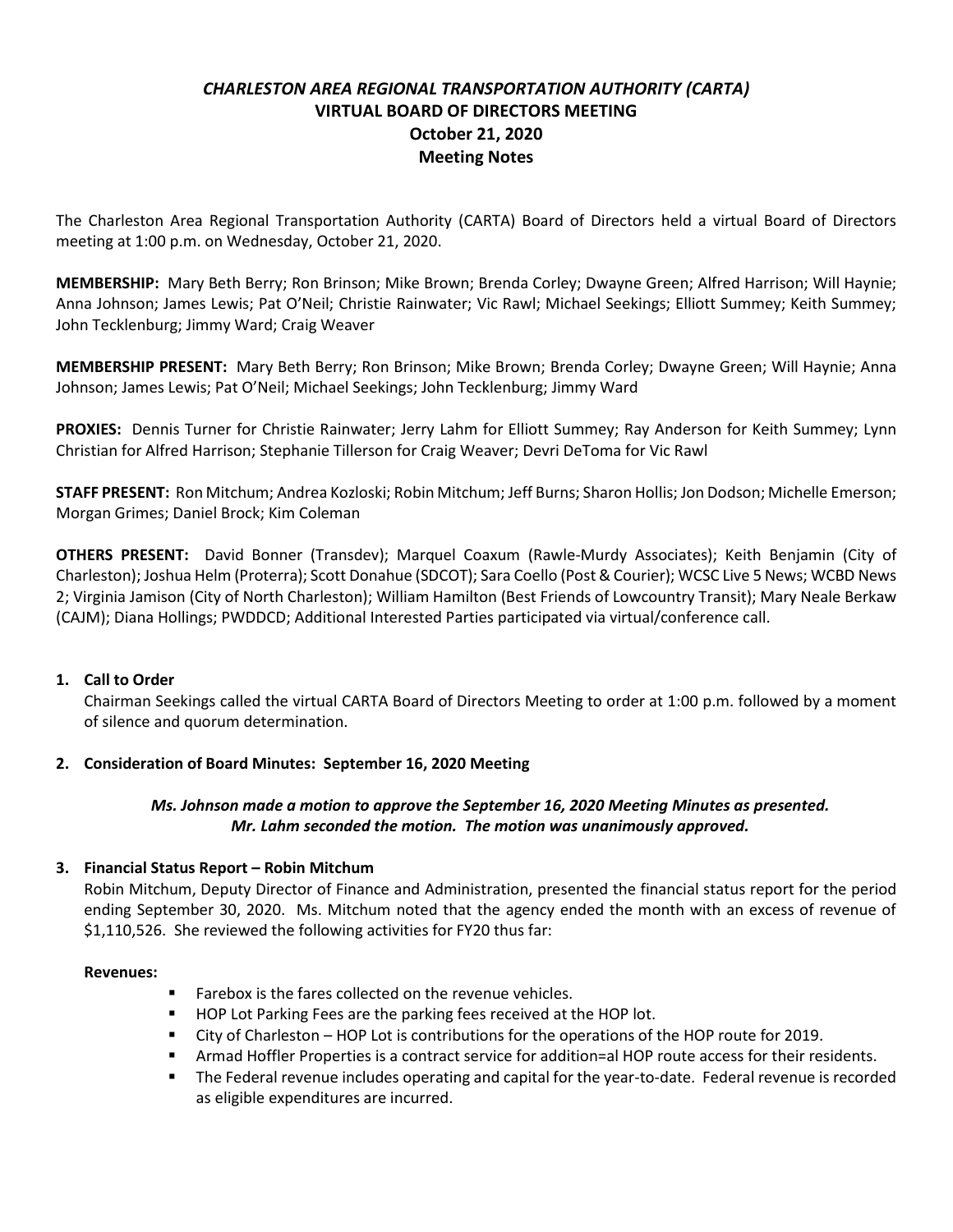- Interest is interest received from the SC Department of Revenue. CARTA submits for reimbursement of the SC Fuel Excise Tax each month. SCDOR periodically pays interest earned on the funds they have held in the reimbursement process.
- Insurance proceeds are a result of accidents.
- **■** Sale of Assets includes the sale of three Flexible Metro vehicles, two paratransit buses and parts.
- Miscellaneous revenue is a fee received for a bus rental for filming, scrap metal and asset sale holding fee.

### • **Expenditures:**

- Staff Salaries & Benefits include the cost of staff time, leave, insurance, retirement and taxes.
- Supplies include office supplies, facility maintenance supplies, disinfecting supplies and signage supplies for new vehicles.
- Printing includes costs of printing route maps, brochures and passes.
- Automotive costs include the maintenance on the administrative vehicle and mileage reimbursements to employees.
- Postage is postage meter refills used to mail passes.
- Dues/Memberships is CARTA's annual membership with the Charleston Metro Chamber of Commerce.
- **•** Office Equipment Rental includes the quarterly postage meter rental fee, the cost of the portable toilet rental for the HOP lot and the monthly battery lease for the electric buses.
- **•** Office Equipment Maintenance (OEM) includes the Swiftly Transit Time & Insights Software, Cradlepoint NetCloud Essentials for mobile routers and Zscaler internet security renewal (through 9/30/2020), in addition to other IT support.
- Rent includes the Ashley Phosphate Park & Ride lot, Dorchester Village Shopping Center Park & Ride lot, Leeds Avenue lot lease from SCE&G, SC Works Trident lease space and document storage.
- Communications is the cost of phone, internet and radio services at both the facilities and on the buses.
- **■** Utilities include electric and water at the SuperStop, Melnick Park & Ride, the Radio Shop at Leeds Avenue and the charging stations at Leeds Avenue.
- Auditing Services is the cost for CARTA's annual financial audit.
- Custodial Services is the cost of janitorial services at the Melnick Park & Ride location and the SuperStop bus depot.
- **•** Other Professional Services include payroll processing system fees, new bus inspection services, UST tank inspection services, SuperStop security service and shelter repair services.
- **EXECT ACT SHARE CONTRACT SERVICES (IGA & Management) is the extensive services BCDCOG provides to CARTA.**
- Money Transport is the cost of the armored guard service, Brinks, to pick up and transport cash deposits to the bank.
- Vehicle Maintenance is the cost to maintain the fleet.
- Facility Repair & Maintenance is the cost of outside vendors to maintain facilities.
- Operating Fees & Licenses include credit card transaction fees, stormwater fees, solid waste user fees and vehicle title and registration fees.
- **■** Insurance includes the cost of liability insurance provided by the Insurance Reserve Fund.
- Interest is the interest accrued on the Melnick Park & Ride Loan.
- Non-Capitalized Assets include the purchase of security equipment including cameras, lighting, shelter panels, radio equipment, driver and side shields on the buses, solar lighting for bus stops and two support vehicles.
- **Capital Expenditures:**
	- Rolling Stock is the purchase of three Proterra electric buses and a Ford Starcraft Allstar.
	- Bus Facilities/Charging Stations is the purchase of six electric bus Charging Stations.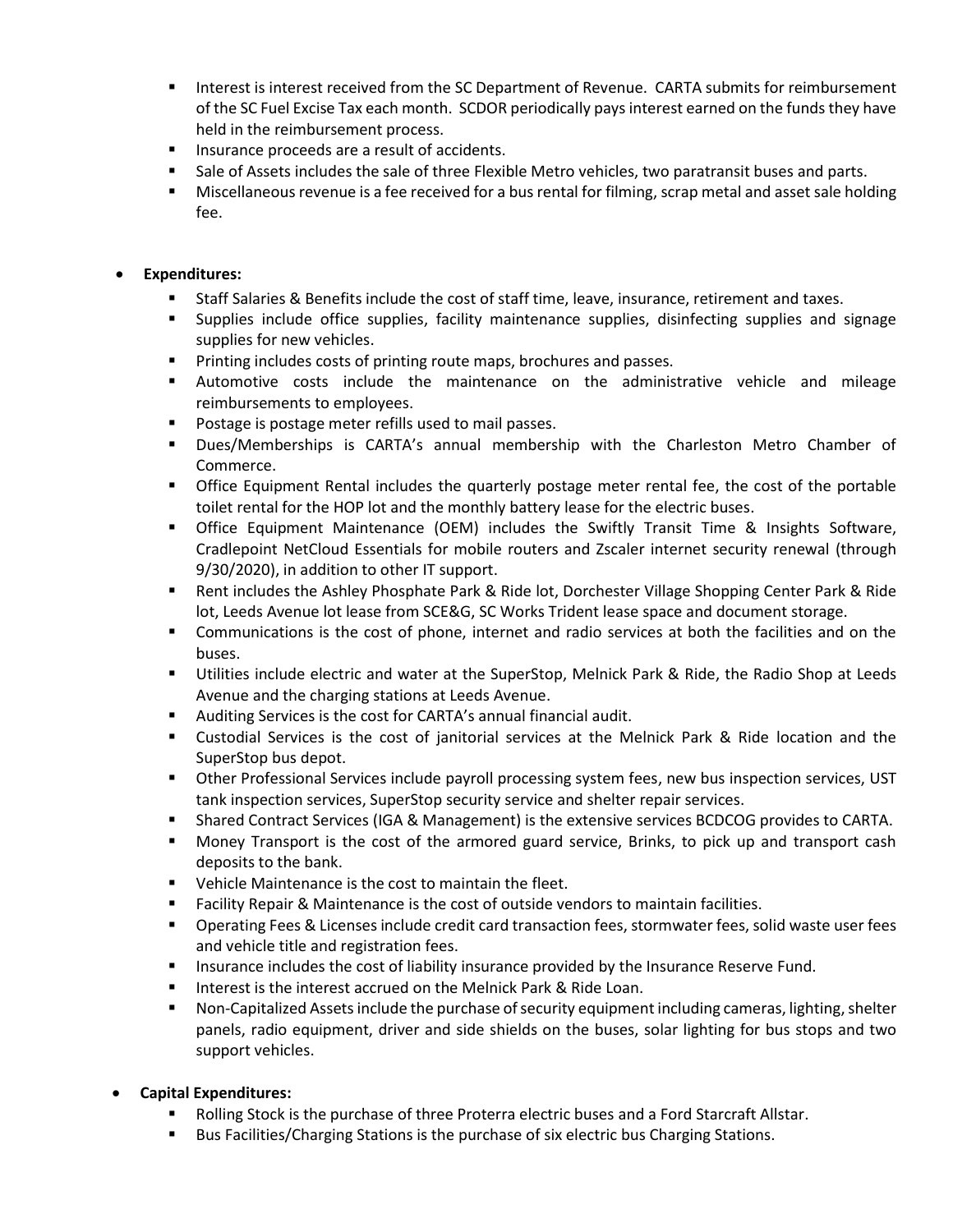- Bus Shelter Construction/Bench Installation is the cost of four shelters.
- Security/Cameras and Equipment is the cameras on the Midi buses.

Ms. Mitchum reviewed the HOP expenditures. As of September 30, 2020, total expenditures for the HOP program for FY20 were \$601,647. She addressed questions and comments. The Board received the Financial Status Report as information.

### **4. FY20/21 Budget – Request for Approval – Robin Mitchum**

Ms. Mitchum presented the FY20/21 Budget. She noted that all member governments, with the exception of the City of Isle of Palms, approved the proposed budget. Ms. Mitchum reviewed the budget in detail and stated that the budget will continue to be monitored to ensure revenues and expenditures remain aligned and revisions will be recommended when necessary. Ms. Mitchum then addressed questions and comments.

### *Mr. Brinson made a motion to approve the FY20/21 Budget as presented. Ms. Johnson seconded the motion. The motion was unanimously approved.*

### **5. 35' Battery Electric Bus Request for Proposals – Request for Approval – Ron Mitchum**

Ron Mitchum, Executive Director, stated that the Electric Bus Selection Committee met on October 9, 2020 and reviewed four proposals for 35' Electric Buses and associated equipment. Proposals were received from BYD, Gillig, New Flyer and Proterra, Inc. The Selection Committee recommends that CARTA award a contract to Proterra, Inc. based on the overall score sheet rankings. Mr. Mitchum addressed questions and comments.

### *Mr. Green made a motion to approve the 35' Battery Electric Bus Request for Proposal as presented. Mr. Lewis seconded the motion. The motion was unanimously approved.*

Chairman Seekings noted that Proterra is located in Greenville, South Carolina and that the agency is pleased to do business with an in-state company. Proterra's Greenville facility has the highest vehicle manufacturing standards in the industry.

### **6. Armored Car Transport Services Contract Renewal – Request for Proposal – Ron Mitchum**

Mr. Mitchum presented the Armored Car Transport Services Contract Renewal. He stated that CARTA requests approval to amend the Brink's Incorporated-Armored Transport Services contract for an additional year pursuant to the renewal terms outlined in the contract. The contract was awarded on November 5, 2019 as a one-year contract with two options to annually renew. This amendment would extend the contract through November 4. 2021. Mr. Mitchum addressed questions and comments.

## *Ms. Johnson made a motion to approve the Armored Car Transport Services Contract Request for Proposal as presented. Mr. Lewis seconded the motion. The motion was unanimously approved.*

## **7. Transit Asset Management Plan Annual Report – Jeff Burns**

Ms. Mitchum presented the Transit Asset Management Plan Annual Report on Mr. Burns' behalf. She noted that the Federal Transit Administration's Transit Asset Management Plan (FTA TAM Plan) requirement mandates that transit agencies establish a strategic and systematic process of operating, maintaining and improving public transportation capital assets effectively through their entire life cycle. It requires FTA grantees to develop asset management plans for their public transportation assets, including vehicles, facilities, equipment and other infrastructure and report annually on progress toward achieving the performance targets. Ms. Mitchum explained that CARTA established the goal of achieving and maintaining a state of good repair for its public transit assets. Transit asset management is a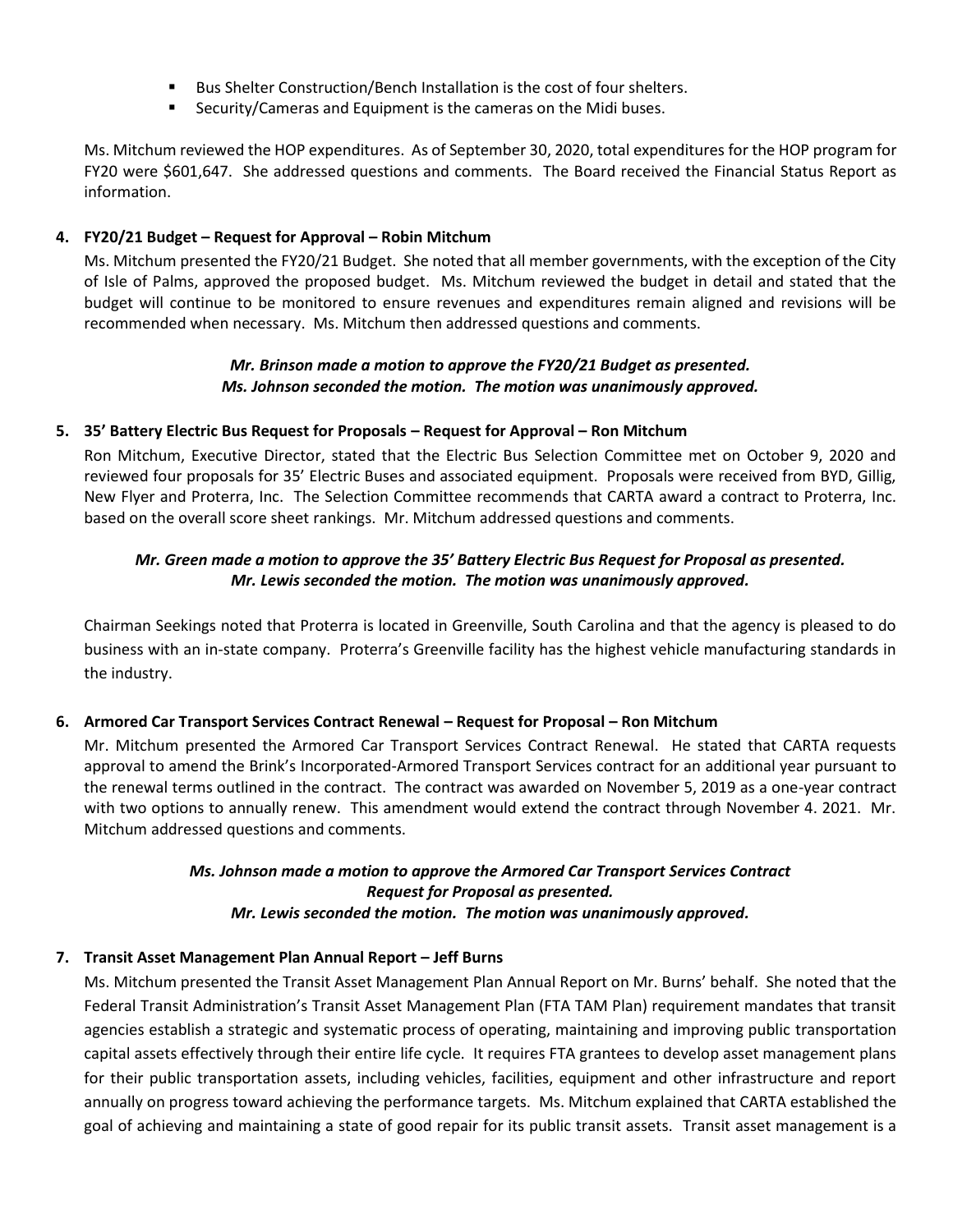business model that uses transit asset condition to guide the optimal prioritization of funding. The FTA has defined State of Good Repair (SGR) as the condition in which a capital asset is able to operate at a full level of performance. A capital asset is in a state of good repair when that asset (1) is able to perform its designed function, (2) does not pose a known unacceptable safety risk, and (3) its lifecycle investments must have been met or recovered. CARTA established performance measure targets for fiscal year 2020 and will operate under the same targets in fiscal year 2021. During the fiscal year, CARTA continued implementation of its vehicle replacement program which resulted in the average age of the revenue fleet to decrease by 12%. There were six new vehicles introduced into the fleet with a like number of vehicles retired. The revenue fleet, in terms of average age, declined by 1.1 years from 9.1 years to 8.0 years and the average mileage on the revenue fleet increase slightly from 313,839 miles to 315,990 over the fiscal year. The portion of the fleet that had the most significant decline in average age is the cutaway bus sub-fleet, which declined from an average of 3.7 years to 2.4. The condition of the equipment in each asset classification has maintained an adequate or greater rating except for the shop equipment category. The replacement of assets has contributed to this acceptance condition, in addition to a quality maintenance plan. As indicated by the progress toward achieving the performance targets, CARTA has made significant progress. In particular, the accomplishment to move from 36% of the revenue fleet at or exceeding their Useful Life Benchmark (ULB) to 27% is considerable advancement toward the goal. The equipment category is skewed by two pieces of equipment that are 34 years old each. Both pieces of equipment continue to perform their function safety and effectively and do not necessitate replacement, especially with the limited use they receive. During the next fiscal year, this replacement process will continue. There are three battery-electric buses scheduled for delivery in March 2021 and six more battery-electric buses entering the pre-production process with delivery anticipated in late 2021. Further, there is an additional 19 battery-electric buses moving through the procurement process that will continue to produce progress toward achieving the performance targets. Ms. Mitchum noted that CARTA is responsible for collecting and maintaining ongoing operational data needed for studies and the MPO's Public Transportation Management System. This information will be shared with the CHATS MPO to facilitate their performance-based planning process and to integrate these performance targets into their planning documents, including the annual listing of obligated projects. She stated that staff will continue to work toward maintaining a State of Good Repair with the goal of exceeding the performance measures established in the TAM Plan. Significant progress has been made and that will continue in the next fiscal year. Ms. Mitchum addressed questions and comments. The Board received the Transit Asset Management Plan Annual Report as information.

### **8. Student Fare Pilot – Fare Equity Analysis – Request for Approval – Jon Dodson**

Jon Dodson, Planner II, presented the Student Fare Pilot – Fare Equity Analysis. He noted that an analysis of the fare revision was conducted in accordance with the FTA's Title VI guidelines. The Title VI Policy requires that transit agencies review proposals to ensure that their impact is not "disproportionate" or "disparate" on minority and lowincome riders. The Agency must then implement the least impactful alternative and mitigate any impacts should a negative impact be determined. Mr. Dodson stated that CARTA is considering a permanent fare decrease which would eliminate student fares for those in kindergarten through the 12<sup>th</sup> grade. This fare change was originally implemented in April 2019 as part of a pilot project that was then extended for additional review in the fall of 2019. All of the other fare media and current pricing would remain in effect. It is concluded that eliminating fares for students under 18 will benefit minority and low-income riders. He explained that this action had no impact on the cost of paratransit at \$4.00 for all trips. This is consistent with the Department of Transportation (DOT) Americans with Disabilities Act (ADA) regulations that require paratransit fares to be comparable to the fare for a trip between the same points on the regular fixed route transit system. "Comparable" is defined in DOT ADA regulations as not more than twice the regular fare that would be charged to an individual paying full fare for a trip. The analyses of the fare change proposal indicate that adverse effects are unlikely because the fare proposal will not result in an increase in fares nor will it result in the consolidation or removal of any services or fare options. Thus, the fare change proposals do not have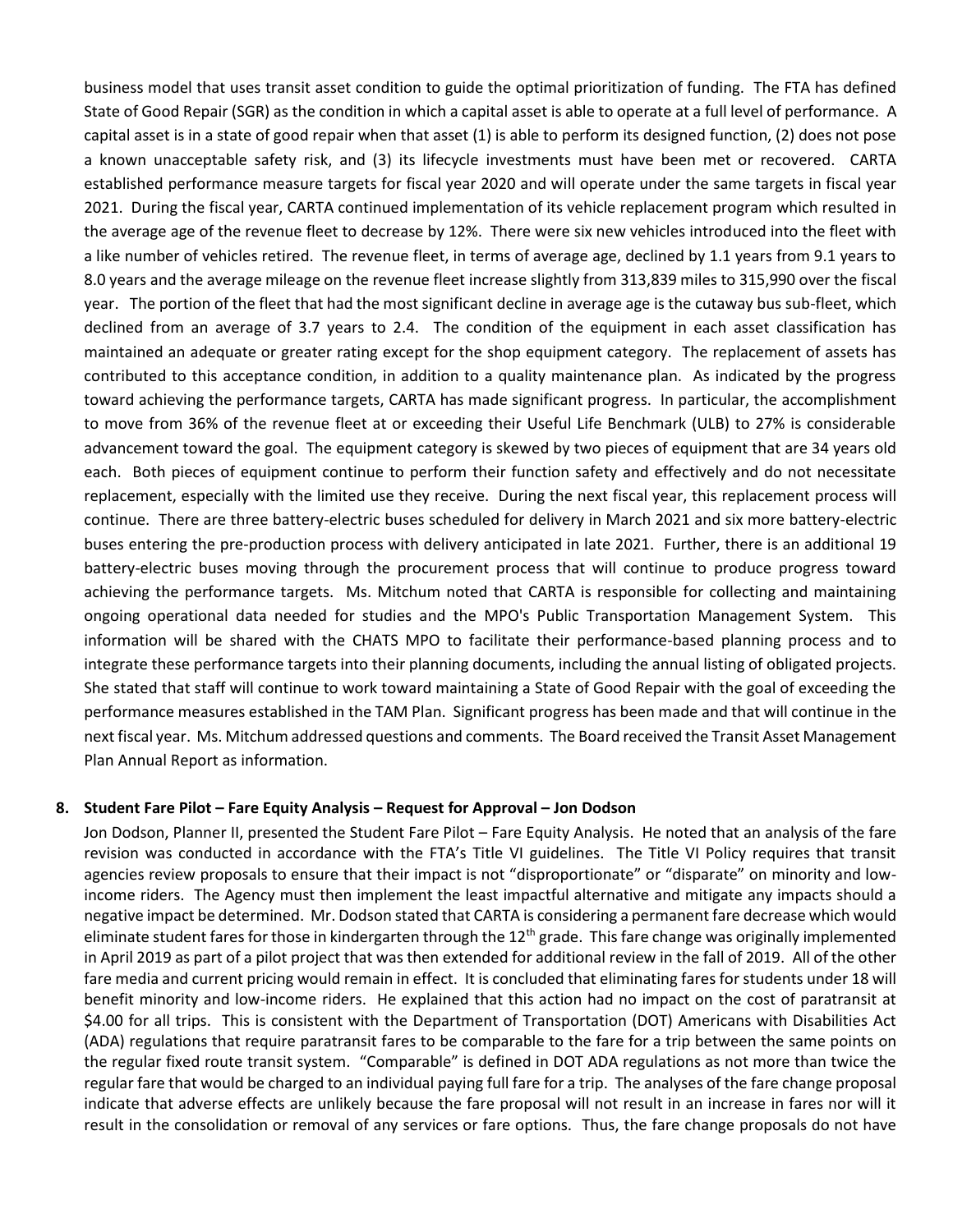any disparate impacts to minority riders nor do they place disproportionate burden on low-income riders. This is a net positive for transit patrons throughout the System. Mr. Dodson stated that staff recommends approval of the Title VI Report and approval to implement the proposed fare structure modification and addressed questions and comments.

## *Ms. Johnson made a motion to approve the Student Fare Pilot – Fare Equity Analysis as presented. Mr. Lewis seconded the motion. The motion was unanimously approved.*

Chairman Seekings thanked the Board for their support and commended Mr. Mitchum and staff for implementing the program.

## **9. Lowcountry Rapid Transit Project Update – Ron Mitchum**

Mr. Mitchum noted that progress continues with meeting the September 2021 deadline for submission to the FTA. We will not receive any deadline extensions due to the pandemic, however, we continue to navigate around those issues with virtual meetings, etc. He stated that now that we have the preferred alignment, we will start moving into the operational plans with SCDOT and Charleston County. Mr. Mitchum addressed questions and comments. The Board received the Lowcountry Rapid Transit Project update as information.

## **10. Election Day Service to Polls – Request for Approval – Ron Mitchum**

Mr. Mitchum stated that CARTA would like to offer fare-free service on all of its routes on Election Day, which is Tuesday, November 3. 2020. He addressed questions and comments. Following discussion, it was decided that from October 22 until November 2, 2020, riders who presented an "I Voted" sticker upon boarding will receive a fare-free ride to their next destination. Chairman Seekings noted that, going forward, Election Day Service to the Polls will be included as part of Policy for general election days.

## *Mayor O'Neil made a motion to approve the Election Day Service to Polls as amended. Mr. Lewis seconded the motion. The motion was unanimously approved.*

## **11. Isle of Palms Beach Shuttle Service Update – Ron Mitchum**

Mr. Mitchum delivered an update on the Isle of Palms Beach Shuttle Service. He stated that the pilot service from Mt. Pleasant to the Isle of Palms during the last few weekends had 15 riders total. Staff will work further on improving the service if it is decided to resume the service in 2021. Adjustments will be needed on parking capability, the type of vehicle used for the shuttle and limitations on bags, beach gear, etc. Councilmember Ward noted that he has made an agreement with a beach equipment rental service on the Island. The service will allow riders to rent chairs, umbrellas, etc. in advance and the equipment will be flagged with the rider's name and will be ready and waiting on them upon their arrival to the beach. Mr. Mitchum stated that a plan will be brought to the Board in the beginning of 2021 to allow adequate time to make the necessary adjustments in order for the service to be successful. Mayor Tecklenburg recommended that a shuttle service to Folly Beach be looked into as well. Ms. Johnson noted that she supported a shuttle service to Folly Beach several years ago and recalled an issue of there not being an appropriate place for the bus to turn around. She supports looking into shuttle service to Folly Beach going forward. Mr. Mitchum noted that staff will re-visit the service to Folly Beach. He then addressed questions and comments. The Board received the update as information.

## **12. Executive Director's Report – Ron Mitchum**

In the interest of time, Mr. Mitchum noted that status reports regarding the following matters were included in the agenda packet for the Board's information.

- Bus Stop Solar Lighting Project
- Bus Stop Improvement Program
- Vanpool Program